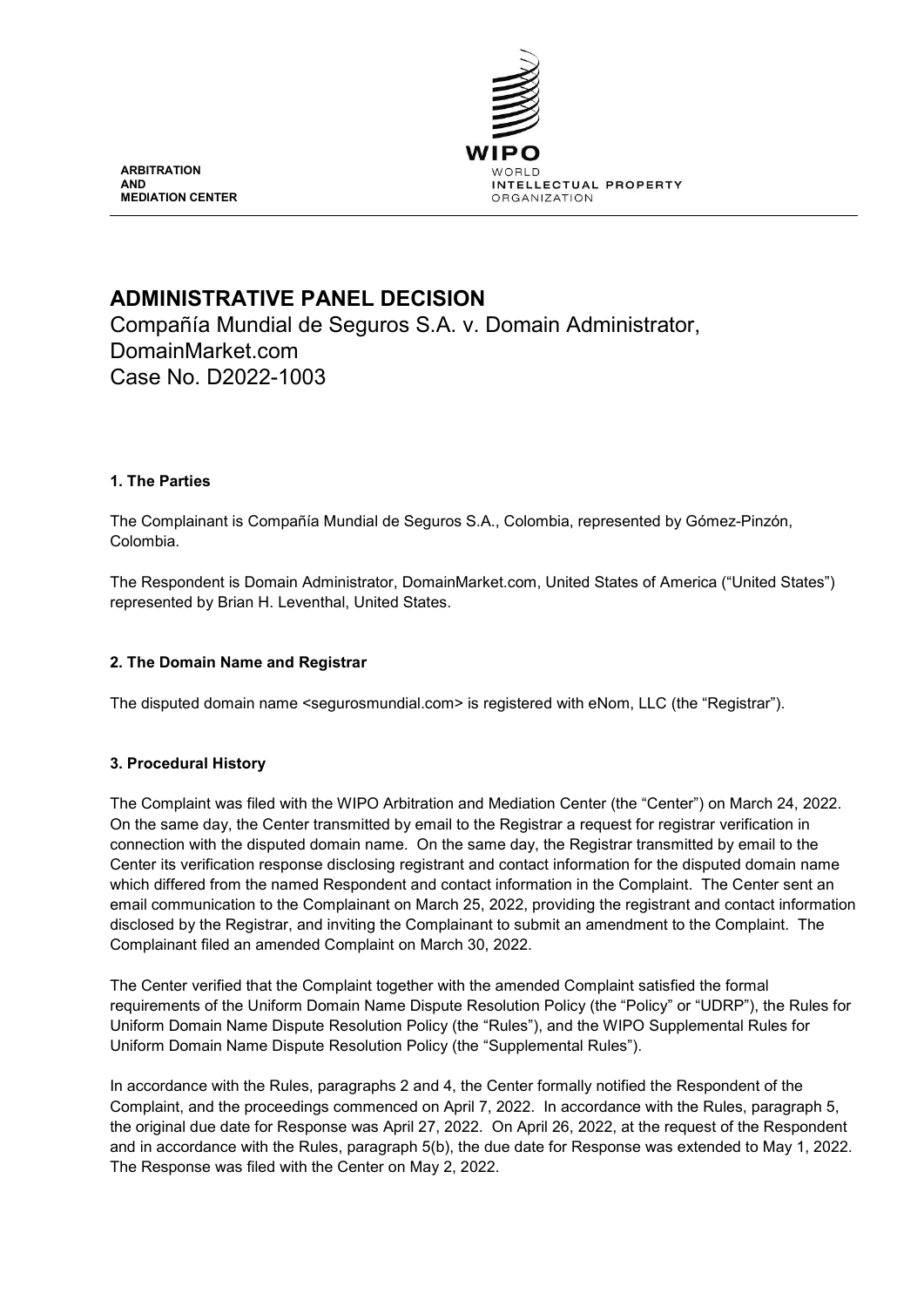On May 3, 2022, the Complainant sent an email communication to the Center regarding the late submission of the Response. On May 4, 2022, the Respondent sent an email communication to the Center commenting on the late Response.

The Center appointed Matthew Kennedy as the sole panelist in this matter on May 9, 2022. The Panel finds that it was properly constituted. The Panel has submitted the Statement of Acceptance and Declaration of Impartiality and Independence, as required by the Center to ensure compliance with the Rules, paragraph 7.

# **4. Factual Background**

The Complainant is one of the largest insurance companies in Colombia. It was registered with the Bogotá Chamber of Commerce in 1973, and its current acronym in that register is "Seguros Mundial". In 1992 and 1994, respectively, the Complainant registered a Colombian trade name and a Colombian business name that are both identical to the first trademark shown in the table below. The Complainant holds multiple Colombian trademark registrations, including the following, both specifying services in class 36:

| Trademark                                                      | <b>Registration Number</b> | <b>Registration Date</b> |
|----------------------------------------------------------------|----------------------------|--------------------------|
| MUNDIAL SEGUROS semi-figurative mark                           | 398116                     | March 4, 2010            |
| MUNDIAL SEGUROS COMPAÑIA<br>ESPECIALIZADA semi-figurative mark | 407422                     | August 31, 2010          |

The first mark shown in the table above is referred to in this Decision as the "MUNDIAL SEGUROS mark". Protection for the second mark is claimed in colors. The Complainant also holds Colombian trademark registrations numbers 503808, 503809, 503810 and 503811, all for semi-figurative marks featuring "Seguros Mundial" in different color combinations, all registered on July 23, 2014, and all specifying services in class 36.

The four marks that contain the above element are referred to in this Decision as the "SEGUROS MUNDIAL marks". None of the trademark registrations in evidence disclaims exclusive use of any word that the trademarks contain. All the trademark registrations remain current.

In 2011, the Complainant unsuccessfully opposed a trademark application for EL MUNDIAL. During the course of the opposition proceeding, the Colombian Superintendence of Industry and Commerce (referred to below as "SIC") recognized that, in light of its importance and presence in the Colombian market, the Complainant's MUNDIAL SEGUROS mark and trade name were famous during the period 2002 to 2006 to distinguish insurance and other services in class 36.[1](#page-1-0) 

The Complainant registered the domain name <segurosmundial.com.co>, allegedly on August 29, 2013, and uses it in connection with a website where it provides information about itself and offers insurance products. The Complainant provides copies of Colombian press articles about itself. The earliest article is from 2013 and refers to the Complainant as "Mundial Seguros"; another from 2019 refers to the Complainant as both "Mundial" and "Seguros Mundial"; and a third article from 2020 refers to the Complainant as "Seguros Mundial".

The Respondent operates a business of buying and selling domain names. Its owner is named Michael Mann. The Respondent offers domain names for sale at its secondary marketplace website at "www.domainmarket.com".

 $\overline{a}$ 

<span id="page-1-0"></span><sup>1</sup> SIC Resolution N° 24434 of April 29, 2011.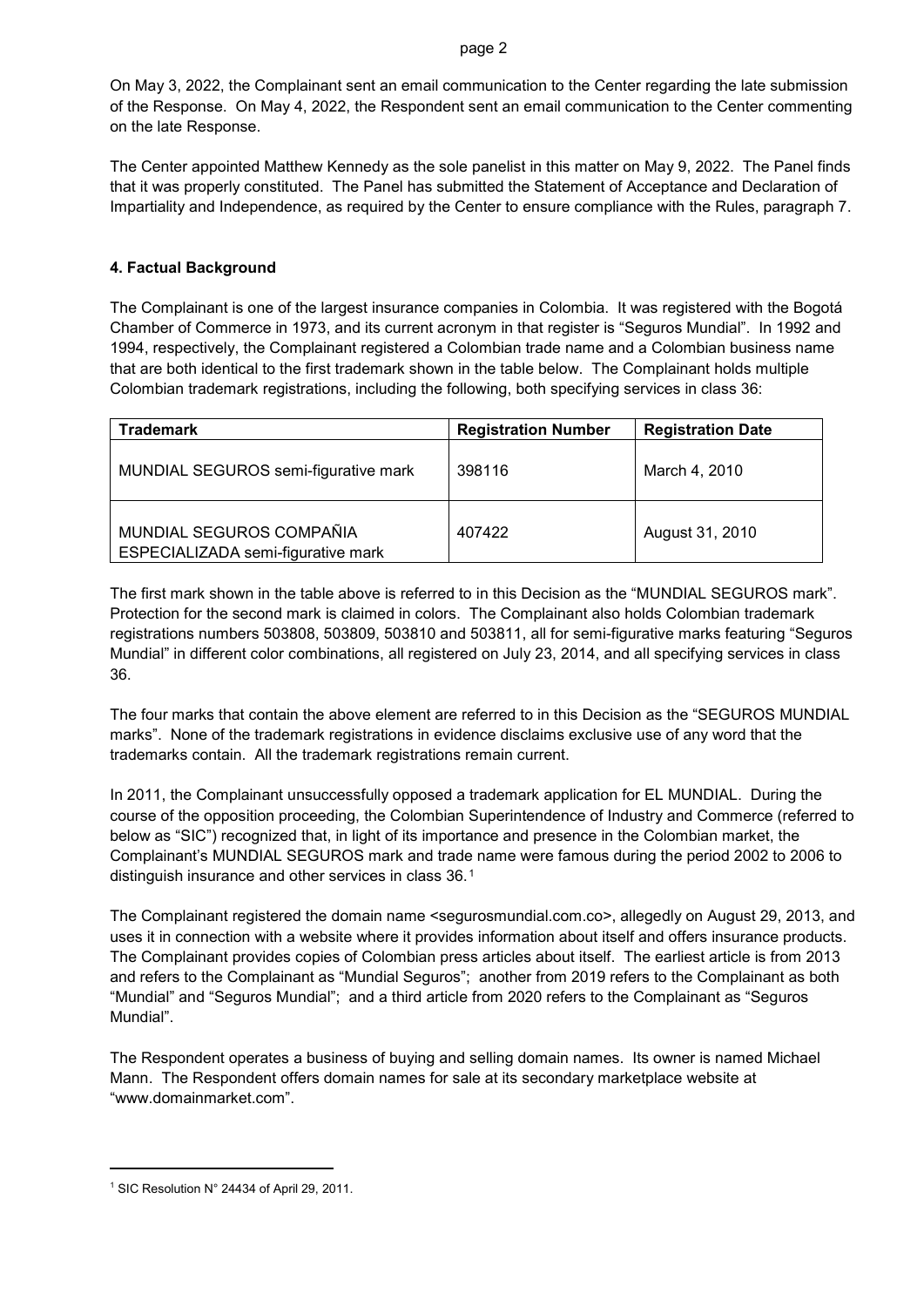The disputed domain name was acquired by the Respondent on December 12, 2011. It resolves to a landing page that advertises it for sale as a premium domain name. The landing page prominently displays the disputed domain name as a domain name for sale along with the sale price, a means to purchase it, the DomainMarket.com logo and contact details, and a search engine for browsing the domain names available for purchase on the website. The landing page does not display any advertising or Pay-Per-Click links. As at January 14, 2022, the sale price was USD 2 million.

The disputed domain name is also advertised for sale on at least two brokers' websites. On September 6 and 7, 2021, an intermediary contracted by the Complainant contacted one of these brokers regarding a possible purchase of the disputed domain name. The evidence shows that on October 1, 2021, the asking price for the disputed domain name on another broker's website was over COP 3.8 billion (equivalent to over USD 900,000), and by October 21, 2021 it was over COP 7.5 billion (equivalent to over USD 1.8 million). As at January 14, 2022, the same broker's website was offering the disputed domain name for sale by auction, inviting a bid of USD 1.3 million or more and offering to sell the disputed domain name for USD 2 million.

The Registrar confirmed that the language of the Registration Agreement is English.

### **5. Parties' Contentions**

### **A. Complainant**

The disputed domain name is identical to the Complainant's SEGUROS MUNDIAL mark and confusingly similar to the Complainant's MUNDIAL SEGUROS mark. The expressions "Seguros Mundial" and "Mundial Seguros" are the prevailing nominative elements of the Complainant's trademark family.

The Respondent has no rights or legitimate interests in respect of the disputed domain name. The associated website is not offering real content but only announces the Respondent's intention to sell the disputed domain name. The Complainant has never licensed or otherwise permitted the Respondent to use the expressions "Seguros Mundial" or "Mundial Seguros". The Respondent has not used the disputed domain name in connection with a *bona fide* offering of goods or services. The Respondent has not been commonly known by the disputed domain name. The Respondent is not making a legitimate noncommercial or fair use of the disputed domain name. The Respondent cannot allege a legitimate interest on the basis that the disputed domain name was registered before the SEGUROS MUNDIAL trademarks, because the Respondent does not make a genuine use of the disputed domain name and is merely offering it for sale.

The disputed domain name was registered and is being used in bad faith. The Respondent's primary purpose in registering the disputed domain name was to offer it for sale at a highly exaggerated price that exceeds the out-of-pocket costs directly related to the disputed domain name. The price increased dramatically in recent months due to the Complainant's indirect enquiries to acquire the disputed domain name.

#### **B. Respondent**

The Respondent submits that the Complainant has failed to meet its burden of proof on all three elements of paragraph 4(a) of the Policy.

The disputed domain name cannot be identical to the Complainant's trademarks, because they are figurative marks. The Complainant's trademarks strongly feature a design element but with the word "seguros" clearly subordinated to the point where the casual viewer would likely not even notice it. One of the reasons why the SIC denied the Complainant's opposition to a third party's trademark application for EL MUNDIAL was that the Complainant's mark was a figurative mark. The Complainant's trade name and business name are not evidence of trademark rights.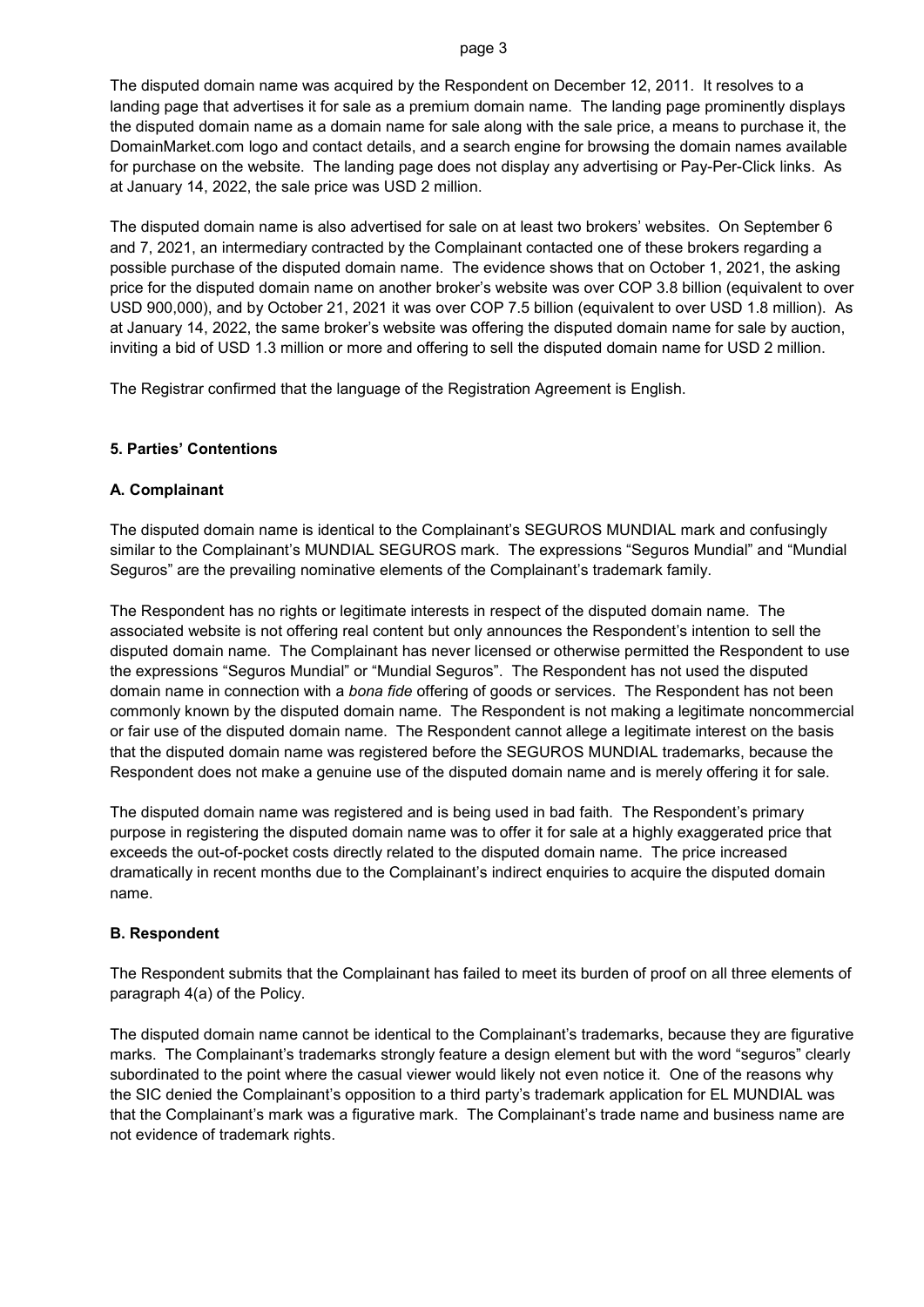The Respondent has rights and legitimate interests in respect of the disputed domain name. The Respondent is in the business of buying and selling domain names composed of descriptive, geographic and generic terms, common phrases, and combinations thereof. The Respondent sells over 1,000 domain names per year. Since it was acquired by the Respondent, the disputed domain name has never been used to sell goods or services competitive with those of the Complainant. The Respondent registered the disputed domain name in connection with its legitimate business of reselling premium domain names, which is a *bona fide* offering of goods and services. The Respondent has been using the disputed domain name in this way for nearly 11 years without any complaint or other action taken by the Complainant. The Respondent's landing page makes it very clear to visitors that the disputed domain name is merely an item of inventory amongst hundreds of thousands of other domain names being offered for sale by the Respondent, many of which are comprised of Spanish and other non-English words. The Respondent (who is based in Florida, United States) registered the disputed domain name in good faith because it is comprised of generic words that combine to form a short memorable domain name well suited for many possible uses, which gives it significant potential resale value. This good faith purpose is evident when viewed in the context of the other over 100 other domain names that the Respondent has bought and sold over the past 12 years that are comprised of either "seguros" or "mundial" combined with other generic terms, including <areaseguros.com>, <br/> <br/>bolsadeseguros.com>, <seguroamericano.com>, <viajeroseguro.com>, <segurossociales.com>, <chilemundial.com>, <escolamundial.com>, <historiadelmundial.com>, <mundialstyle.com>, <gustomundial.com>, <alianzamundial.com>, <presidentemundial.com>, <historiamundial.com>, and <dominacionmundial.com>, all of which are currently listed for sale on the Respondent's website. The Respondent does not claim rights or legitimate interests in the disputed domain name purely because it was the first to register the disputed domain name (unlike the respondents in two cases cited by the Complainant) but, rather, based on its *bona fide* use of the disputed domain name in connection with its legitimate business.

The disputed domain name was registered and is being used in bad faith. The Respondent was not aware of the Complainant's alleged rights at the time at which it registered the disputed domain name. The disputed domain name was not registered with an intent to profit from or otherwise abuse any trademark rights that the Complainant may have. The Respondent has not engaged in any of the bad faith behaviors listed in paragraph 4(b) of the Policy. The mere offering of a domain name for sale does not establish that it was registered for the purpose of targeting the Complainant or its competitors. The word "seguro" is a common generic term, as is the word "mundial". In the WIPO Global Brand database alone there are over 4,000 listings that include "seguros" and over 2,000 listings that include "mundial". The two items combine naturally to form a generic phrase that is intuitive and easily adaptable to countless concepts, products and services, particularly related to public safety and security. No reasonable person arriving at the Respondent's landing page would believe the page has any association with the Complainant. The Complainant cites no trademark rights outside of Colombia. The fact that the Complainant had been issued two figurative trademarks in Colombia prior to the Respondent's registration of the disputed domain name (all others having been issued after the Respondent's registration) does not itself constitute evidence of bad faith when the Respondent had no knowledge of such marks or the Complainant's existence, particularly given that the Complainant did not then (nor does now) hold any trademark rights in the United States where the Respondent operates its business. The Complainant offers no evidence that its mark was famous or sufficiently known to the general public to create an immediate association with the Complainant at the time that the Respondent registered the disputed domain name in 2011. All of the articles and other documentation annexed to the Complaint are dated after the Respondent registered the disputed domain name or merely establish that the Complainant has gained notoriety solely within Colombia. The SIC only declared the notoriety of the Complainant's mark in an Andean Community member state. The Respondent is in the business of selling domain names for a profit, which is a legitimate enterprise. The fact that an offered price exceeds the registrant's cost is only relevant if the registrant offered it to the complainant, which is not the case here. The correspondence regarding a possible acquisition of the disputed domain name is irrelevant; not only did it take place 10 years after the Respondent registered the disputed domain name, but it was also with a third party (a broker), not the Respondent. This proves nothing other than that the Complainant is clearly pursuing the Complaint solely because it did not want to pay market price for the disputed domain name. The Respondent lists domain names for sale with multiple third party sales channels over whom it has no control. The Respondent's portfolio consists of over 300,000 domain names; the fact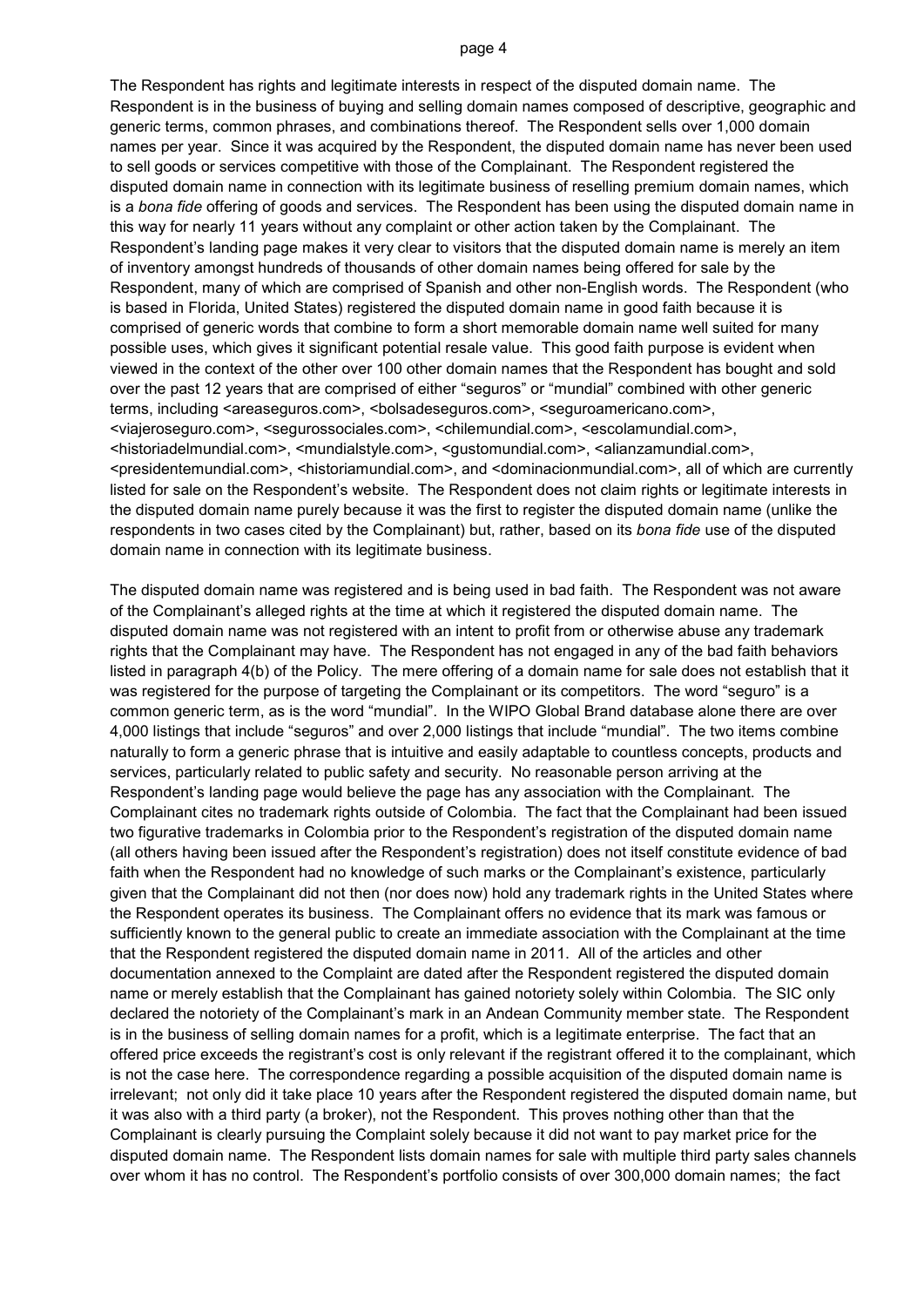that in five cases over the past 15 years a panelist believed that there were indicia of bad faith hardly establishes a pattern of such conduct.

# **6. Discussion and Findings**

# **6.1. Late Filing of the Response**

The Respondent filed the Response on the day after the due date despite having received an extension of the due date. It explained that the Response was filed late due to a loss of Internet connection the night before.

The Complainant requests the Panel to apply paragraph 5(f) of the Rules which requires the Panel, in the absence of exceptional circumstances, to decide the dispute based on the Complaint where a Respondent does not submit a Response. The Complainant submits that the Respondent failed to provide any proof of "exceptional circumstances" that prevented him from filing on time as a "loss of Internet connection" is not an exceptional circumstance or an irresistible event. The Complainant also points out that the Respondent had 24 days after service of the written notification of the Complaint to present a Response.

The Respondent requests that the Panel exercise its discretion under paragraph 10(b) of the Rules to accept and consider the Response. It submits that the filing delay was *de minimis*, did not delay the proceeding and did not prejudice the Complainant.

The Panel has a discretion to admit a late Response as part of its general powers under paragraph 10 of the Rules (a) to conduct the administrative proceeding in such a manner as it considers appropriate in accordance with the Policy and Rules; (b) to ensure that each Party is given a fair opportunity to present its case; and (c) to ensure that the administrative proceeding takes place with due expedition.

In the present case, the Panel notes that the late Response contains, among other things, relevant factual information regarding the Respondent's business and domain name portfolio that is not available elsewhere on the record. Further, admission of the late Response will not prejudice either Party or substantially delay the proceeding. In these circumstances, the Panel exercises its discretion to accept the late Response. Having accepted the Response, the Panel notes that paragraph 5(f) of the Rules does not apply.

# **6.2 Substantive Issues**

Paragraph 4(a) of the Policy provides that the Complainant must prove each of the following elements:

(i) the disputed domain name is identical or confusingly similar to a trademark or service mark in which the Complainant has rights; and

- (ii) the Respondent has no rights or legitimate interests in respect of the disputed domain name; and
- (iii) the disputed domain name has been registered and is being used in bad faith.

The burden of proof of each of the above elements is borne by the Complainant.

# **A. Identical or Confusingly Similar**

Based on the evidence presented, the Panel finds that the Complainant has rights in the various marks listed in Section 4 above, including the MUNDIAL SEGUROS mark and the SEGUROS MUNDIAL marks. The Complainant has rights in all these marks at the time at which it filed the Complaint.

The Panel notes that the Complainant's marks are semi-figurative or mixed marks. Their figurative elements are incapable of representation in a domain name for technical reasons. While the figurative elements are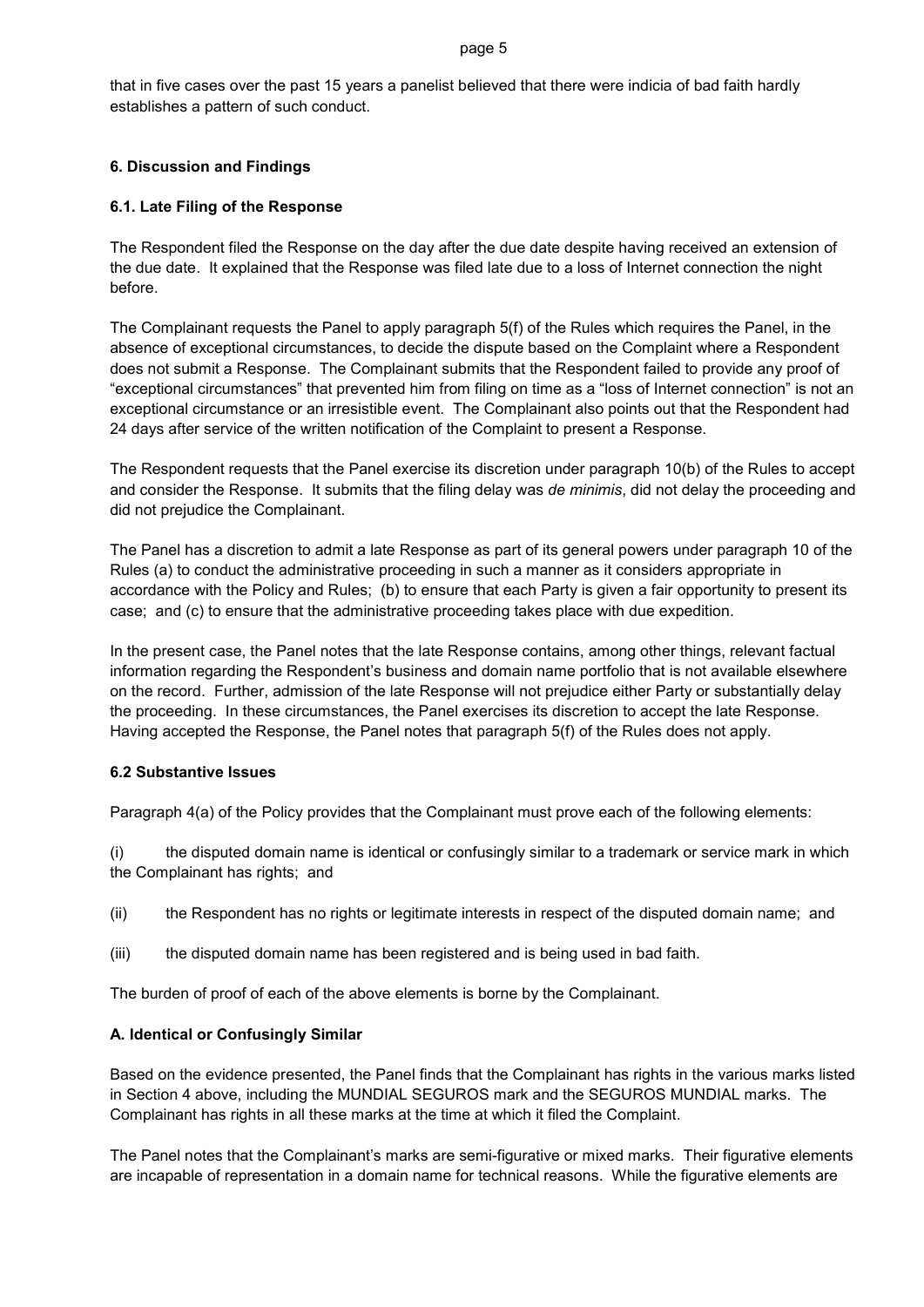prominent, at least one of the textual elements in each mark (*i.e.,* the term "Mundial") is also prominent. Accordingly, the Panel considers that the figurative elements can be largely disregarded in the comparison between the disputed domain name and these marks. See WIPO Overview of WIPO Panel Views on Selected UDRP Questions, Third Edition (["WIPO Overview 3.0"](https://www.wipo.int/amc/en/domains/search/overview3.0/)), section 1.10.

The disputed domain name wholly incorporates both textual elements in the SEGUROS MUNDIAL marks, in the same order in which they appear in these marks. The textual elements of these marks remain clearly recognizable within the disputed domain name.

The disputed domain name wholly incorporates both the textual elements in MUNDIAL SEGUROS semifigurative mark, but in reverse order. Given that the textual elements of the mark remain recognizable within the disputed domain name, the Panel does not consider that the reversal of their order prevents a finding of confusing similarity. See [WIPO Overview 3.0,](https://www.wipo.int/amc/en/domains/search/overview3.0/) section 1.7 and, for example, *Société des Bains de Mer et du Cercle des Etrangers à Monaco v. Montecarlo Online Casino (MOC),* WIPO Case No. [D2005-0338.](https://www.wipo.int/amc/en/domains/decisions/html/2005/d2005-0338.html)

Given the Panel's findings regarding the SEGUROS MUNDIAL and MUNDIAL SEGUROS marks, it is unnecessary to consider the SEGUROS MUNDIAL COMPAÑÍA ESPECIALIZADA mark that the Complainant also owns.

The Respondent submits that the word "seguros" is clearly subordinated in the Complainant's marks to the point where the casual viewer would likely not even notice it. Indeed, the Panel notes that the certificate of registration of the MUNDIAL SEGUROS mark lists only the word "Mundial" in the trademark data field. However, even if the Panel does not take into account the word "seguros" in any of the marks, the disputed domain name still wholly incorporates the dominant textual element of these marks (*i.e.,* the term "Mundial"), which is clearly recognizable in the disputed domain name. In this analysis, the addition of the descriptive word "seguros" as the initial element of the disputed domain name still does not prevent a finding of confusing similarity. See [WIPO Overview 3.0,](https://www.wipo.int/amc/en/domains/search/overview3.0/) section 1.8.

The only additional element in the disputed domain name is a generic Top-Level Domain extension ("gTLD") ".com". As a standard requirement of domain name registration, this element may be disregarded in the comparison between the disputed domain name and the Complainant's mark. See [WIPO Overview 3.0,](https://www.wipo.int/amc/en/domains/search/overview3.0/) section 1.11.

Accordingly, the Panel finds that the disputed domain name is confusingly similar to a trademark in which the Complainant has rights. The Complainant has satisfied the first element of paragraph 4(a) of the Policy.

# **B. Rights or Legitimate Interests**

Paragraph 4(c) of the Policy sets out the following circumstances which, without limitation, if found by the Panel, shall demonstrate that the respondent has rights to, or legitimate interests in, a disputed domain name, for the purposes of paragraph 4(a)(ii) of the Policy:

(i) before any notice to [the respondent] of the dispute, [the respondent's] use of, or demonstrable preparations to use, the [disputed] domain name or a name corresponding to the [disputed] domain name in connection with a *bona fide* offering of goods or services; or

(ii) [the respondent] (as an individual, business, or other organization) [has] been commonly known by the [disputed] domain name, even if [the respondent has] acquired no trademark or service mark rights; or

(iii) [the respondent is] making a legitimate noncommercial or fair use of the [disputed] domain name, without intent for commercial gain to misleadingly divert consumers or to tarnish the trademark or service mark at issue.

As regards the first circumstance set out above, the Respondent actively uses the disputed domain name in connection with a landing page where it offers the disputed domain name for sale. The disputed domain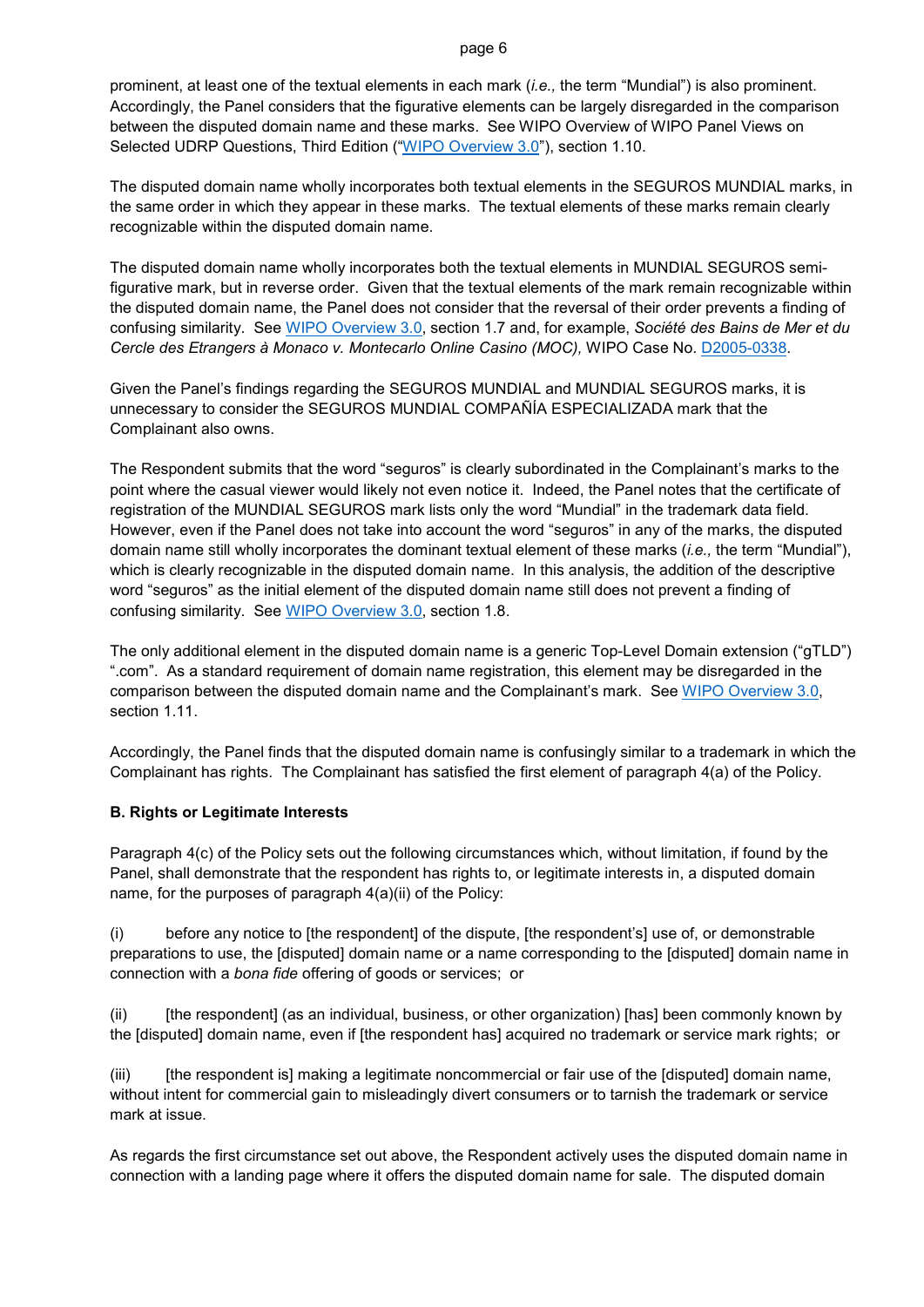name wholly incorporates the textual elements of the Complainant's SEGUROS MUNDIAL marks and MUNDIAL SEGUROS mark. The Complainant submits that it has never licensed or otherwise permitted the Respondent to use the expressions "Seguros Mundial" or "Mundial Seguros". The Panel notes that the disputed domain name is composed of two dictionary words in the Spanish language (plus a gTLD extension) but this fact does not automatically confer rights or legitimate interests on the Respondent for the purposes of the Policy. Rather, the disputed domain name should be genuinely used in connection with the relied-upon dictionary meaning and not to trade off third party trademark rights. See [WIPO Overview 3.0,](https://www.wipo.int/amc/en/domains/search/overview3.0/) section 2.10. For the reasons given in Section 6.2C below, the Panel considers it more likely than not that the Respondent is using the disputed domain name to trade off the Complainant's trademark rights. Accordingly, the Panel does not consider that the Respondent is using the disputed domain name in connection with a *bona fide* offering of goods or services.

As regards the other circumstances set out above, nothing on the record indicates that the Respondent has been commonly known by the disputed domain name. The Respondent is offering the disputed domain name for sale at a profit, not making a noncommercial or fair use of the disputed domain name. Nothing on the record indicates that the Respondent has any other grounds to claim rights or legitimate interests in respect of the disputed domain name.

Therefore, based on the record of this proceeding, the Panel finds that the Complainant has satisfied the second element in paragraph 4(a) of the Policy.

# **C. Registered and Used in Bad Faith**

Paragraph 4(b) of the Policy provides that certain circumstances, if found by the Panel to be present, shall be evidence of the registration and use of a domain name in bad faith. The first circumstance is as follows:

(i) circumstances indicating that [the respondent has] registered or [the respondent has] acquired the domain name primarily for the purpose of selling, renting, or otherwise transferring the domain name registration to the complainant who is the owner of the trademark or service mark or to a competitor of that complainant, for valuable consideration in excess of [the respondent's] documented out-of-pocket costs directly related to the [disputed] domain name;

As regards registration, the disputed domain name was acquired by the Respondent in 2011, three years before the registration of the SEGUROS MUNDIAL marks. The Panel recalls that, where a respondent registers or acquires a domain name before the complainant's trademark rights accrue, panels will not normally find bad faith on the part of the respondent. See [WIPO Overview 3.0,](https://www.wipo.int/amc/en/domains/search/overview3.0/) section 3.8.1. There is an exception to that general proposition in certain limited circumstances where the facts of the case establish that the respondent's intent in registering or acquiring the disputed domain name was to capitalize unfairly on the complainant's nascent trademark rights. See [WIPO Overview 3.0,](https://www.wipo.int/amc/en/domains/search/overview3.0/) section 3.8.2. Nothing in the record of this dispute gives any reason to believe that the Respondent in 2011 could have been intent on capitalizing on the Complainant's eventual SEGUROS MUNDIAL marks. The evidence does not show that the Complainant was using that mark or even the name "Seguros Mundial" in 2011 or earlier, or that it had any plans to do so. While the company data from the Bogotá Chamber of Commerce include "Seguros Mundial" as the Complainant's acronym and <segurosmundial.com.co> in its contact email address, the Complainant does not claim to have registered that domain name until 2013 (two years after the Respondent acquired the disputed domain name) so the data is evidently not original data from the company registration in 1973. Accordingly, the Panel will not consider the SEGUROS MUNDIAL marks any further.

Turning to the Complainant's MUNDIAL SEGUROS mark, the disputed domain name was acquired by the Respondent one year after the registration of this mark. The disputed domain name contains the same textual elements as this mark (plus a gTLD extension) but in the reverse order. Although the textual elements in the disputed domain name are both dictionary words in Spanish, they do not form a phrase because "seguros" is in the plural whereas "mundial" is in the singular. For example, the disputed domain name does not contain the phrase "seguros mundiales", meaning "worldwide insurance". Although the plural "seguros" in the disputed domain name may be translated as "insurance", the singular "mundial" is not being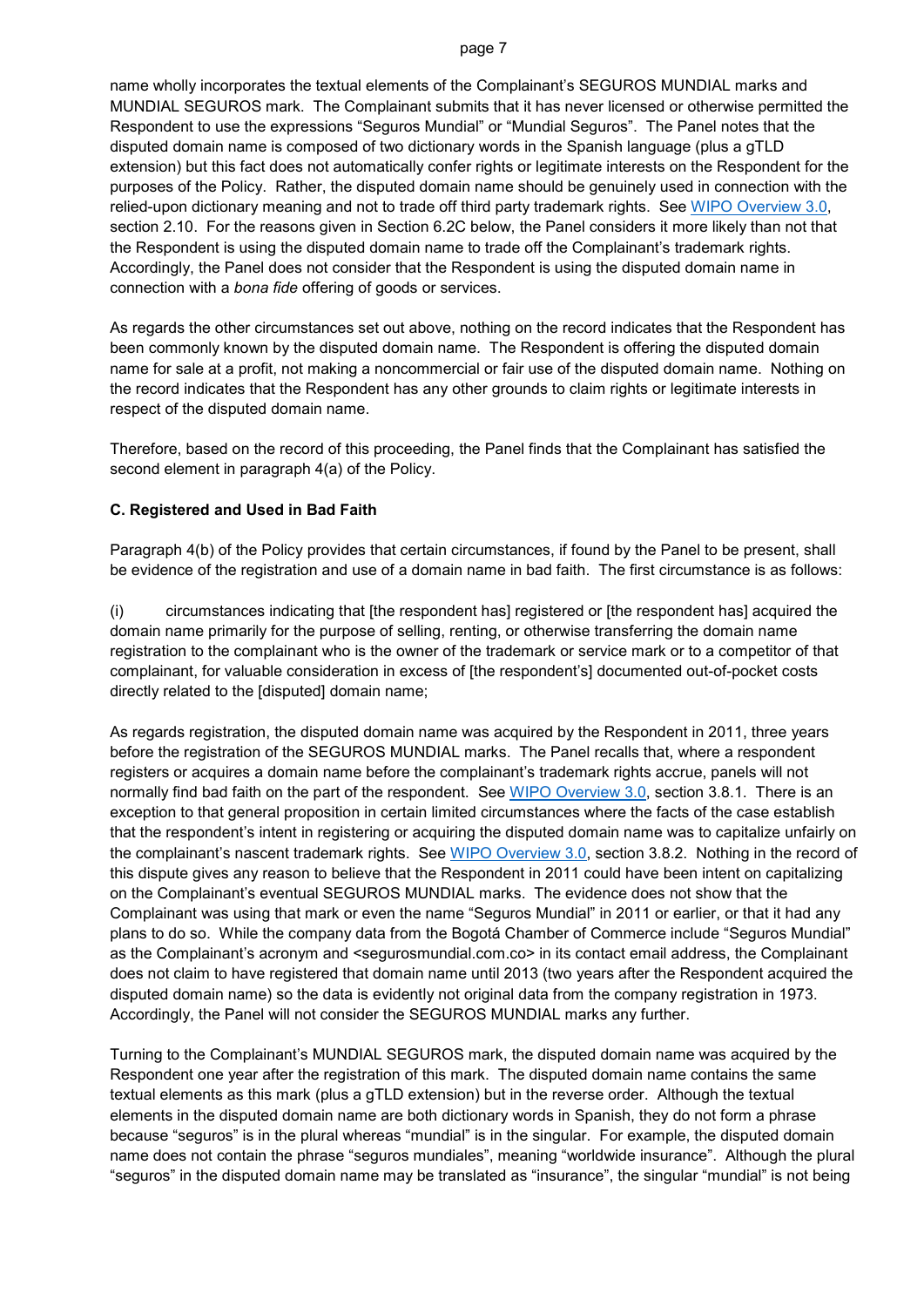used to qualify that word in its dictionary sense of "world" or "worldwide". Rather, "mundial" is used to qualify "seguros" in an arbitrary sense, like a brand. The disputed domain name could be translated as "Mundial insurance". The Complainant has demonstrated that, long before the Respondent's acquisition of the disputed domain name, it had established a strong reputation in its MUNDIAL SEGUROS mark with respect to insurance services in Colombia. Although the Complainant has not established that it had a reputation in the United States, where the Respondent is located, it was possible that the Respondent had heard of the Complainant in 2011. The arbitrary combination (in either order) of the term "seguros", meaning "insurance", with "mundial", appears to reflect an awareness of the Complainant and the nature of the Complainant's services. These circumstances would indicate that the Respondent had the Complainant's mark in mind when it acquired the disputed domain name.

The Complainant points out that five panels in prior proceedings under the Policy have found that the Respondent had registered and was using 11 other domain names in bad faith. See *Arne Jacobsen Design I/S v. Domain Administrator, DomainMarket.com,* WIPO Case No. [D2017-0552](https://www.wipo.int/amc/en/domains/search/text.jsp?case=D2017-0552) regarding <arnejacobsen.com>; *Supermac's (Holdings) Limited v. Domain Administrator, DomainMarket.com,* WIPO Case No. [D2018-0540](https://www.wipo.int/amc/en/domains/search/text.jsp?case=D2018-0540) regarding <supermacs.com>; *Lakes Gas Co. v. Domain Administrator, DomainMarket.com,* WIPO Case No. [D2019-0830](https://www.wipo.int/amc/en/domains/search/text.jsp?case=D2019-0830) regarding <lakesgas.com>; *Facebook Inc. v. Domain Administrator, DomainMarket.com,* WIPO Case No. [D2020-1199](https://www.wipo.int/amc/en/domains/search/text.jsp?case=D2020-1199) regarding <facebookanalysis.com>, <facebookcommerce.com>, <facebookfan.com>, <facebookforever.com>, <facebookguy.com>, <facebookservices.com>, and <facebookstrategy.com>; and *Société Librairie Fernand Nathan – Fernand Nathan & Cie v Domain Administrator, DomainMarket.com,* WIPO Case No. [D2022-0016](https://www.wipo.int/amc/en/domains/search/text.jsp?case=D2022-0016) regarding <kididoc.com>. These prior bad faith registrations do not imply that the Respondent has registered every domain name in its portfolio in bad faith but they do indicate that the targeting of the Complainant's mark in the disputed domain name forms part of a pattern of conduct.

The Respondent's explanation for its acquisition of the disputed domain name is that it registers and sells domain names consisting of descriptive, geographic and generic terms, common phrases, and combinations thereof, including in Spanish. The examples that it gives from its portfolio do form actual phrases such as <seguroamericano.com> and <alianzamundial.com> (which combine pairs of words in the singular), or <segurossociales.com> (which combines a pair of words in the plural). However, the disputed domain name does not form such a phrase, for the reason explained above. In the Response, the Respondent distinguishes between the singular and plural forms of "seguro" and discusses the meanings of "seguros" and "mundial" in some detail, from which it is reasonable to infer that the Respondent is aware of the grammatical difference between the disputed domain name and the other domain names that it lists from its portfolio. Consequently, and contrary to the Respondent's submission, the Panel does not consider the disputed domain name to be an intuitive phrase with a range of meanings and plausible uses unrelated to the Complainant's trademark unlike, for example, the domain names at issue in *Ground Up, Inc. v. DomainMarket.com,* WIPO Case No. [D2018-1944;](https://www.wipo.int/amc/en/domains/search/text.jsp?case=D2018-1944) and *White Wolf Entertainment AB v. Domain Administrator, Domainmarket.com,* WIPO Case No. [D2018-0496.](https://www.wipo.int/amc/en/domains/search/text.jsp?case=D2018-0496)

Neither Party advances any other explanation for the registration of the disputed domain name.

Therefore, the Panel considers it more likely than not that the Respondent had the Complainant's MUNDIAL SEGUROS mark in mind at the time at which it acquired the disputed domain name.

As regards use, the disputed domain name is used in connection with a landing page where it is offered for sale for USD 2 million. It is also offered for sale on brokers' websites. There is no dispute that the Respondent's asking price includes a profit margin, even after taking into account the purchase price and 11 years of renewal fees. Given the findings above regarding the composition of the disputed domain name, the Panel considers that the party most likely to be interested in acquiring the disputed domain name is the Complainant. In these circumstances, the sale price on the landing page is sufficient to establish that the Respondent acquired the disputed domain name primarily for the purpose of selling it to the Complainant or to a competitor of the Complainant for valuable consideration in excess of the Respondent's documented out-of-pocket costs directly related to the disputed domain name within the terms of paragraph 4(b)(i) of the Policy.